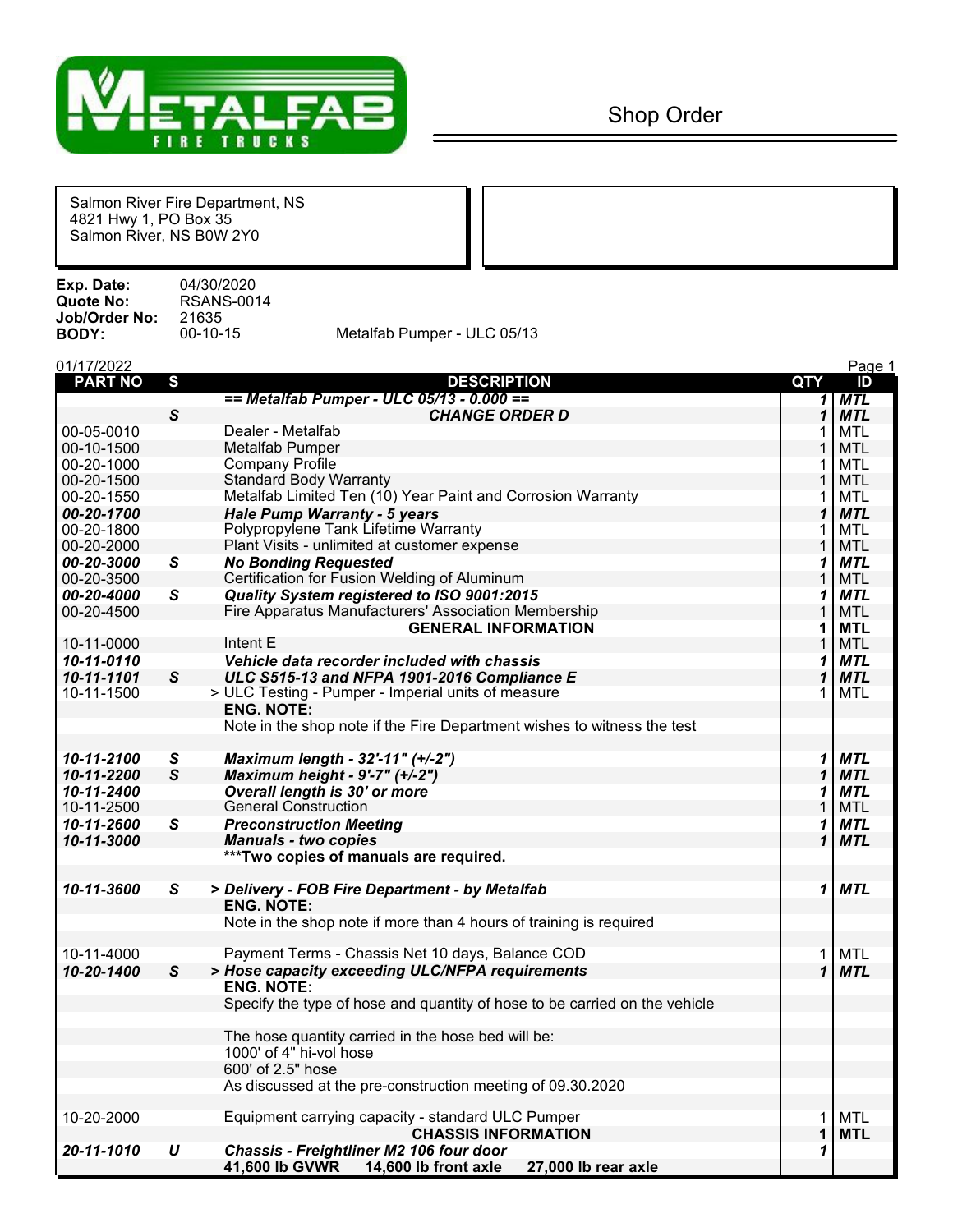| 01/17/2022               |              |                                                                                        |       |              | Page 2            |
|--------------------------|--------------|----------------------------------------------------------------------------------------|-------|--------------|-------------------|
| <b>PART NO</b>           | S            | <b>DESCRIPTION</b>                                                                     | QTY   |              | ID                |
|                          |              | 236" wheelbase<br>123.43" cab to axle                                                  |       |              |                   |
|                          |              | Engine upgrade as advised by chassis dealer on 11.02.2020 due to new                   |       |              |                   |
|                          |              | emissions                                                                              |       |              |                   |
|                          |              | Cummins L9 360 hp @ 2000 rpm<br>2200 governed rpm                                      |       |              |                   |
|                          |              | 1150 lb-ft torque @ 1200 rpm                                                           |       |              |                   |
|                          |              | 68 mph top road speed                                                                  |       |              |                   |
|                          |              | 320 amp alternator<br>Jacobs C-Brake (activates brake lamps option included)           |       |              |                   |
|                          |              | 3000 EVS automatic transmission                                                        |       |              |                   |
|                          |              | 189 litre fuel tank, LH                                                                |       |              |                   |
|                          |              | Air ride drivers and Officers seat, Non SCBA type                                      |       |              |                   |
|                          |              | Three rear seats are non SCBA type seats                                               |       |              |                   |
|                          |              | <b>ESC</b>                                                                             |       |              |                   |
|                          |              | Color is L3240 EY red - paint sample to be supplied                                    |       |              |                   |
|                          |              | Sample approved: Approved by Justin James by e-mail on 10.01.2020                      |       |              |                   |
|                          |              | Added light under hood - Code 469-014                                                  |       |              |                   |
|                          |              | Added NFPA cab step pre-wire - Code 67E-006                                            |       |              |                   |
|                          |              | Add Grip edge for cab step - Code 677-087                                              |       |              |                   |
|                          |              |                                                                                        |       |              |                   |
|                          |              |                                                                                        |       |              |                   |
| 20-11-1500               |              | 2013 Emission chassis modifications                                                    |       | $\mathbf{1}$ | <b>MTL</b>        |
| 20-11-1700               | S            | <b>Chassis Motor Vehicle Inspection required - by Metalfab</b>                         |       | $\mathbf 1$  | <b>MTL</b>        |
| 20-21-0500               |              | <b>Fluid capacity plate</b>                                                            |       | 1            | <b>MTL</b>        |
| 20-21-0600               |              | <b>Pumping test plate</b>                                                              |       | $\mathbf 1$  | <b>MTL</b>        |
| 20-21-1030               |              | <b>Maximum riders sign - 5 persons</b>                                                 |       | 1            | <b>MTL</b>        |
| 20-21-1510               |              | Seat belt warning labels - 4 door chassis                                              |       | 1            | <b>MTL</b>        |
| 20-21-1520               |              | Helmet warning label - do not wear helmet                                              |       | 4            | <b>MTL</b>        |
| 20-21-1560               | $\mathsf{s}$ | LED Tire Pressure Indicators - Single Axle - shipped loose for end user<br>install     |       | $\mathbf{1}$ | <b>MTL</b>        |
| 20-21-1600               |              | <b>Apparatus Information Label</b>                                                     |       | $\mathbf{1}$ | <b>MTL</b>        |
|                          |              | An information label is provided in the chassis cab, visible to the driver, stating:   |       |              |                   |
|                          |              | "When manufactured, this vehicle was:                                                  |       |              |                   |
|                          |              | ** m high                                                                              |       |              |                   |
|                          |              | ** m long                                                                              |       |              |                   |
|                          |              | ** kg GVW                                                                              |       |              |                   |
|                          |              | Changes in height since the apparatus was manufactured shall be noted on this plate    |       |              |                   |
|                          |              | by the Fire Department"                                                                |       |              |                   |
|                          |              |                                                                                        |       |              |                   |
| 20-21-2000               |              | Non removable key                                                                      |       | $\mathbf{1}$ | MTL               |
| 20-21-2500               |              | Shifter lock not required E                                                            |       | $\mathbf 1$  | MTL               |
| 20-21-3500               |              | Rear step warning label                                                                |       | $\mathbf{1}$ | MTL               |
| 20-21-3810               |              | Front mudflaps provided with chassis E                                                 |       | 1            | <b>MTL</b>        |
| 20-21-4000               |              | Rear mudflaps - Metalfab Logo                                                          |       |              | MTL               |
| 20-31-0100               |              | Fuel tank or step covers not required                                                  |       | $\mathbf{1}$ | <b>MTL</b>        |
|                          |              | The original chassis step arrangement is left unchanged - tread plate trim not         |       |              |                   |
|                          |              | requested.                                                                             |       |              |                   |
|                          |              | Fuel fill label - Ultra Low Sulfur Diesel only                                         |       | $\mathbf{1}$ |                   |
| 20-31-0200<br>20-31-1900 | $\mathsf{s}$ | Chassis cab painted by chassis OEM - single color red                                  |       | 1            | MTL<br><b>MTL</b> |
| 20-31-7500               |              | Console in cab                                                                         |       | $\mathbf{1}$ | <b>MTL</b>        |
|                          |              | Install switch panel (50-11-0900), siren (50-11-14AA), and pump                        | shift |              |                   |
|                          |              | (30-51-0500) in console. There will be two (2) radio provisions with Jotto Desk        |       |              |                   |
|                          |              | plates.                                                                                |       |              |                   |
|                          |              | Storage area with hinged cover and lift and turn latch provided at rear of             |       |              |                   |
|                          |              | console.                                                                               |       |              |                   |
|                          |              | <b>Gray Zolatone finish</b>                                                            |       |              |                   |
|                          |              |                                                                                        |       |              |                   |
| 20-41-0600               | S            | Intake air shutoff for engine not requested                                            |       | 1            | <b>MTL</b>        |
| 20-41-0900               |              | Auxiliary braking system disabled when pumping                                         |       | 1            | <b>MTL</b>        |
| 20-41-1100               |              | Transmission programming - Allison WT                                                  |       | 1            | <b>MTL</b>        |
| 20-41-1500               |              | Extend exhaust pipe - RS front of rear wheels E                                        |       | 1            | <b>MTL</b>        |
|                          |              | Engineering to specify exhaust pipe material as required by the chassis manufacturer.  |       |              |                   |
|                          |              | Engineering to sign off on the exhaust configuration to make sure it meets the chassis |       |              |                   |
|                          |              | manufacturer's emission specifications.                                                |       |              |                   |
|                          |              |                                                                                        |       |              |                   |
|                          |              |                                                                                        |       |              |                   |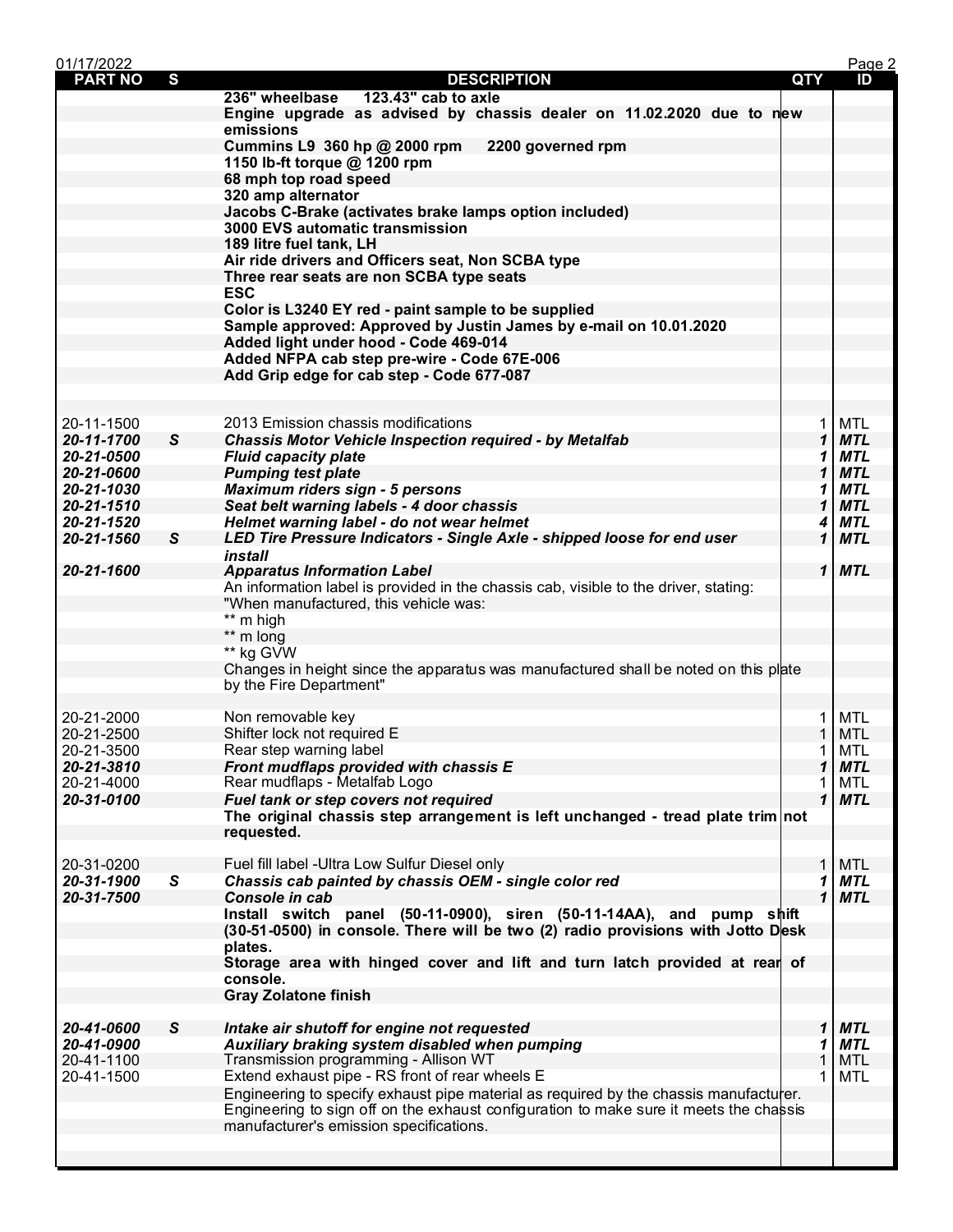| 01/17/2022     |                  |                                                                                     |     | Page 3          |  |
|----------------|------------------|-------------------------------------------------------------------------------------|-----|-----------------|--|
| <b>PART NO</b> | S                | <b>DESCRIPTION</b>                                                                  | QTY | ID              |  |
| 20-41-1900     |                  | Battery boost terminals with chassis E                                              |     | <b>MTL</b><br>1 |  |
| 20-41-2000     |                  | Chassis batteries remain in OEM location                                            |     | <b>MTL</b><br>1 |  |
| 20-41-2510     |                  | Fuel fill at step fuel tank under cab                                               |     | <b>MTL</b>      |  |
| 20-41-2600     |                  | Chassis fuel tank remains in OEM location                                           |     | <b>MTL</b>      |  |
| 20-41-5000     |                  | Rear Tow Hooks - under body                                                         |     | <b>MTL</b>      |  |
|                |                  |                                                                                     |     |                 |  |
|                |                  | *** Flat bar tow hooks under rear step (2)                                          |     |                 |  |
|                |                  |                                                                                     |     |                 |  |
| 20-51-0710     |                  | <b>Master Battery Disconnect included with Freightliner chassis</b>                 |     | 1<br><b>MTL</b> |  |
| 20-51-2500     |                  | Back up alarm included with chassis                                                 |     | <b>MTL</b><br>1 |  |
| 20-51-3000     | $\mathsf{s}$     | Air inlet with matching fitting - LS                                                |     | <b>MTL</b><br>1 |  |
|                |                  | Located on left side pump panel                                                     |     |                 |  |
|                |                  | Department to confirm preference: Manual to match manual 110-volt in let            |     |                 |  |
|                |                  | $(20-51-8010)$                                                                      |     |                 |  |
|                |                  |                                                                                     |     |                 |  |
| 20-51-3400     |                  | Protection valve installed for air operated accessories                             |     | MTL<br>1        |  |
| 20-51-6200     | $\mathsf{s}$     | > 120 volt 20 A shore line connection                                               |     | 3<br><b>MTL</b> |  |
|                |                  | <b>ENG. NOTE:</b>                                                                   |     |                 |  |
|                |                  |                                                                                     |     |                 |  |
|                |                  | Requires 20-51-75 120 volt auto eject or 20-51-80 120 volt inlet                    |     |                 |  |
|                |                  |                                                                                     |     |                 |  |
|                |                  | Standard 5-20R duplex receptacle, not fused                                         |     |                 |  |
|                |                  | <b>Locations</b>                                                                    |     |                 |  |
|                |                  | Receptacle #1 - in cab for battery conditioner to plug into                         |     |                 |  |
|                |                  | Receptacle #2 - on rear of console 20-31-7500                                       |     |                 |  |
|                |                  | Receptacle #3 - in upper portion of the L1 compartment                              |     |                 |  |
|                |                  | As discussed at the pre-construction meeting of 09.30.2020                          |     |                 |  |
|                |                  |                                                                                     |     |                 |  |
| 20-51-6502     | U                | Kussmaul Battery Conditioner 1200 and water tight status center                     |     | 1               |  |
|                |                  | Conditioner mounted in cab under/behind rear seat(s)                                |     |                 |  |
|                |                  | Water tight display located on the left side pump panel (ref 70-21-5500).           |     |                 |  |
|                |                  |                                                                                     |     |                 |  |
|                |                  |                                                                                     |     |                 |  |
| 20-51-7101     | S                | <b>Electric System Management - VMUX</b>                                            |     | <b>MTL</b><br>1 |  |
| 20-51-8010     | $\mathsf{s}$     | 120 volt - 20 A volt inlet                                                          |     | 1<br><b>MTL</b> |  |
|                |                  | The 120-VAC inlet will be a manual connection on the pump panel as discussed at the |     |                 |  |
|                |                  | pre-construction meeting of 09.30.2020                                              |     |                 |  |
|                |                  |                                                                                     |     |                 |  |
| 20-51-85AA     | $\boldsymbol{U}$ | <b>Engine compartment light included with chassis</b>                               |     | 1               |  |
|                |                  | Supplied with Freightliner chassis Code 469-014                                     |     |                 |  |
|                |                  |                                                                                     |     |                 |  |
| 20-51-9001     | S                | Hood mounted air horns and controls included w/chassis                              |     | 1<br>MTL        |  |
|                |                  | Air horns located on cab fenders, controlled by steering wheel horn button and      |     |                 |  |
|                |                  |                                                                                     |     |                 |  |
|                |                  | Officers side foot switch included with chassis.                                    |     |                 |  |
|                |                  |                                                                                     |     |                 |  |
| 20-52-3500     |                  | > Chassis steering wheel lined up by Metalfab E                                     |     | 1<br><b>MTL</b> |  |
|                |                  | <b>ENG. NOTE:</b>                                                                   |     |                 |  |
|                |                  | Freightliner, Sterling, and Spartan only                                            |     |                 |  |
|                |                  |                                                                                     |     |                 |  |
| 20-60-0400     | S                | Chassis wheelbase does not change - 236" Max                                        |     | <b>MTL</b><br>1 |  |
| 20-90-1800     | U                | Front SS license plate bracket - centered under front bumper                        |     |                 |  |
|                |                  | SOPT #1054 - Stainless steel hinged license plate bracket                           |     |                 |  |
|                |                  |                                                                                     |     |                 |  |
|                |                  | <b>PUMP AND PLUMBING</b>                                                            |     | <b>MTL</b><br>1 |  |
| 30-11-3802     |                  | Hale DSD midship pump - 1250 IGPM                                                   |     | 1<br><b>MTL</b> |  |
| 30-15-0304     |                  | Plumbing - non manifold pump SM SS E                                                |     | <b>MTL</b><br>1 |  |
| 30-20-0500     |                  | Valves and controls - side mount panel                                              |     | <b>MTL</b>      |  |
|                |                  |                                                                                     |     |                 |  |
| 30-20-1003     |                  | <b>Elkhart valves specified</b>                                                     |     | <b>MTL</b><br>1 |  |
| 30-20-1620     |                  | Piping stainless steel - non manifold Pumper                                        |     | 1<br><b>MTL</b> |  |
| 30-20-1700     | S                | 1-1/2" thread specifications - NPSH                                                 |     | <b>MTL</b><br>1 |  |
|                |                  | Thread specifications will be NPSH as discussed at the pre-construction             |     |                 |  |
|                |                  | meeting of 09.30.2020                                                               |     |                 |  |
|                |                  |                                                                                     |     |                 |  |
| 30-20-1800     | S                | 2-1/2" thread specifications - Nova Scotia Standard Thread                          |     | <b>MTL</b><br>1 |  |
|                |                  | Thread specifications will be Nova Scotia Standard Thread and department will       |     |                 |  |
|                |                  | supply a male and female connection for testing purposes. As discussed at the       |     |                 |  |
|                |                  | pre-construction meeting of 09.30.2020                                              |     |                 |  |
|                |                  |                                                                                     |     |                 |  |
|                |                  |                                                                                     |     |                 |  |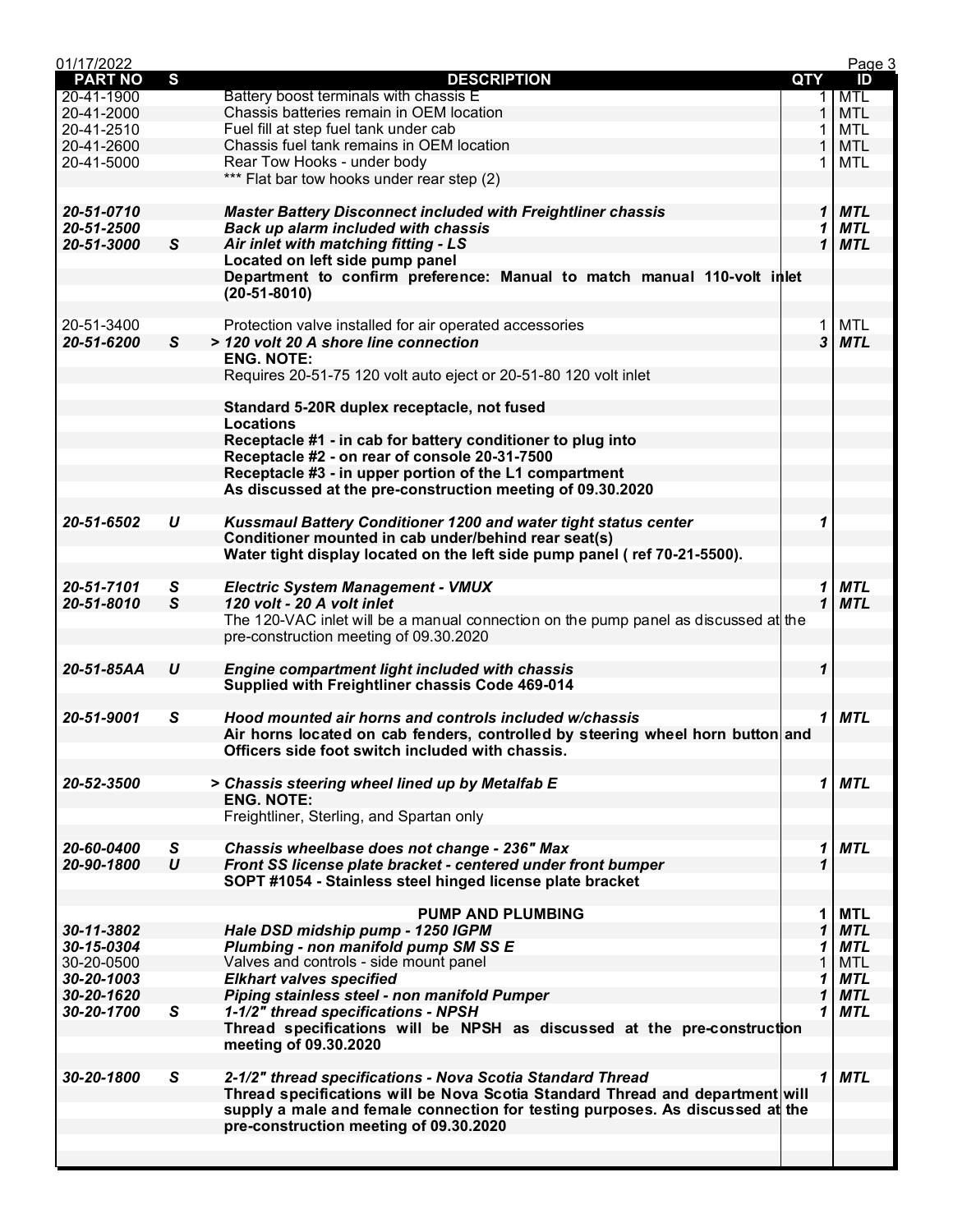| 01/17/2022               |                  |                                                                                    |            |              | Page 4            |
|--------------------------|------------------|------------------------------------------------------------------------------------|------------|--------------|-------------------|
| <b>PART NO</b>           | $\mathbf{s}$     | <b>DESCRIPTION</b>                                                                 | <b>QTY</b> |              | ID                |
| 30-20-2000               |                  | <b>Piping hydrostatic test</b>                                                     |            | 1            | <b>MTL</b>        |
| 30-20-2510               |                  | Anodes in suction and discharge piping - non manifold pump                         |            | 1            | <b>MTL</b>        |
|                          |                  | Install one anode on discharge side of pump, one anode on suction side of pump- do |            |              |                   |
|                          |                  | not use teflon tape or thread sealant.                                             |            |              |                   |
|                          |                  | Paint flange silver and mask brass anode before painting for visibility.           |            |              |                   |
|                          |                  |                                                                                    |            |              |                   |
| 30-21-5520               | S                | Tank to Pump SS 3" w/ check valve non manifold pump (4" plumbing)                  |            | 1            | <b>MTL</b>        |
|                          |                  | Will be plumbed with 4" piping to meet ULC flow rates                              |            |              |                   |
| 30-22-0520               |                  | <b>Tank Fill valve 2" SS</b>                                                       |            | 1            | <b>MTL</b>        |
| 30-31-4020               |                  | Suction - 6" not gated each side SS non manifold pump 6" header                    |            | 1            | <b>MTL</b>        |
| 30-32-7550               |                  | Suction - 2-1/2" left side SS, bleeder, non manifold pump                          |            | 1            | <b>MTL</b>        |
| 30-32-8050               |                  | Suction - 2-1/2" right side SS, bleeder, non manifold pump                         |            | 1            | <b>MTL</b>        |
| 30-40-2006               | $\mathsf{s}$     | 4" right discharge SS, bleeder, plumbed 3", non manifold pump                      |            | 1            | <b>MTL</b>        |
| 30-41-2040               |                  | 2-1/2" RS discharge SS, bleeder, non manifold pump                                 |            | 1            | <b>MTL</b>        |
| 30-41-2540               |                  | 2-1/2" LS discharge SS, bleeder, non manifold pump                                 |            | 1            | <b>MTL</b>        |
| 30-43-1520               |                  | 2-1/2" rear discharge SS, plumbed 2-1/2", bleeder                                  |            | 2            | <b>MTL</b>        |
|                          |                  | One each side.                                                                     |            |              |                   |
|                          |                  |                                                                                    |            |              |                   |
| 30-44-0520               | S                | 1-1/2" crosslay (each) SS, 2" valve, bleeder                                       |            |              | $2$ MTL           |
|                          |                  | Capacity will be for 200' of 1.75" double stacked. There will be stainless steel   |            |              |                   |
|                          |                  | rollers on each end for easier hose removal. As discussed at the                   |            |              |                   |
|                          |                  | pre-construction meeting of 09.30.2020                                             |            |              |                   |
|                          |                  |                                                                                    |            |              |                   |
| 30-44-3520               | S                | 2-1/2" crosslay SS, plumbed 2-1/2", bleeder                                        |            | 1            | <b>MTL</b>        |
|                          |                  | Capacity will be for 200' of 2.5" double stacked. There will be stainless steel    |            |              |                   |
|                          |                  | rollers on each end for easier hose removal. As discussed at the                   |            |              |                   |
|                          |                  | pre-construction meeting of 09.30.2020                                             |            |              |                   |
|                          |                  |                                                                                    |            |              |                   |
| 30-44-6520               |                  | Piping for monitor SS, plumbed 3", bleeder                                         |            | $\mathbf{1}$ | <b>MTL</b>        |
|                          |                  | Centered transversely left to right and front to rear in area behind the Crosslays |            |              |                   |
|                          |                  | on pump house.                                                                     |            |              |                   |
|                          |                  | Piping will be capped (no monitor included).                                       |            |              |                   |
| 30-51-0500               |                  | Pump shift-Midship air                                                             |            | 1            | <b>MTL</b>        |
|                          |                  | ***Includes "Pump Engaged" and "OK to Pump" indicator lights in cab.               |            |              |                   |
|                          |                  | ***Includes "Throttle Ready" indicator light on Pump operating panel               |            |              |                   |
|                          |                  |                                                                                    |            |              |                   |
| 30-51-0700               |                  | Pump Gearbox mounted manual over ride for pump shift E                             |            | 1            | <b>MTL</b>        |
| 30-51-66AA               | $\boldsymbol{U}$ | <b>FRC Total Control TCA100</b>                                                    |            | $\mathbf 1$  |                   |
|                          |                  | The governor will be an FRC Total Control TCA100 as discussed between Gordon       |            |              |                   |
|                          |                  | Green and Justin James by e-mail on 09.01.2021                                     |            |              |                   |
|                          |                  |                                                                                    |            |              |                   |
| 30-51-7002               |                  | Suction side relief V/V, non manifold pump                                         |            | 1            | <b>MTL</b>        |
| 30-51-7711               |                  | <b>Trident Air Primer 3 barrel 1 location</b>                                      |            | 1            | MTL               |
| 30-51-7720               | $\mathsf{s}$     | Additional air tank for air primer system                                          |            | 1            | <b>MTL</b>        |
|                          |                  | An additional air tank is provided to improve air primer capacity is included with |            |              |                   |
|                          |                  | the chassis.                                                                       |            |              |                   |
|                          |                  |                                                                                    |            |              |                   |
| 30-51-8100               |                  | <b>Heat exchanger included with chassis</b>                                        |            | 1            | <b>MTL</b>        |
| 30-51-8500               |                  | Pump cooler with control valve, check valve                                        |            | 1            | <b>MTL</b>        |
| 30-52-1000               |                  | Master drain V/V, 12 port                                                          |            | 1            | <b>MTL</b>        |
| 30-52-2000               |                  | Drain valve for foam system header                                                 |            | 1            | <b>MTL</b>        |
| 30-52-5510               | S                |                                                                                    |            | 1            | <b>MTL</b>        |
| 30-52-5515               | $\boldsymbol{U}$ | Foam system-Hypro FoamPro 2001 Single Tank                                         |            | 1            |                   |
|                          |                  | Foam system is plumbed to the two 1-1/2" Crosslays and the 2-1/2" crosslay.        |            |              |                   |
|                          |                  | The system will also be plumbed to a discharge on the right side panel, on the     |            |              |                   |
|                          |                  | left side panel and the rear 2.5" discharge (right side).                          |            |              |                   |
|                          |                  | The department has been advised that all discharges would not be able to flow      |            |              |                   |
|                          |                  | foam simultaneously. As discussed at the pre-construction meeting                  | of         |              |                   |
|                          |                  | 09.30.2020                                                                         |            |              |                   |
|                          |                  |                                                                                    |            |              |                   |
| 30-52-9000               |                  | <b>Foam Tank drain</b>                                                             |            | 1            | <b>MTL</b>        |
| 30-52-9100<br>30-52-9200 |                  | Foam concentrate label at foam tank fill                                           |            | 1<br>1       | <b>MTL</b><br>MTL |
|                          |                  | <b>Foam System Instruction Plates</b>                                              |            |              |                   |
|                          |                  |                                                                                    |            |              |                   |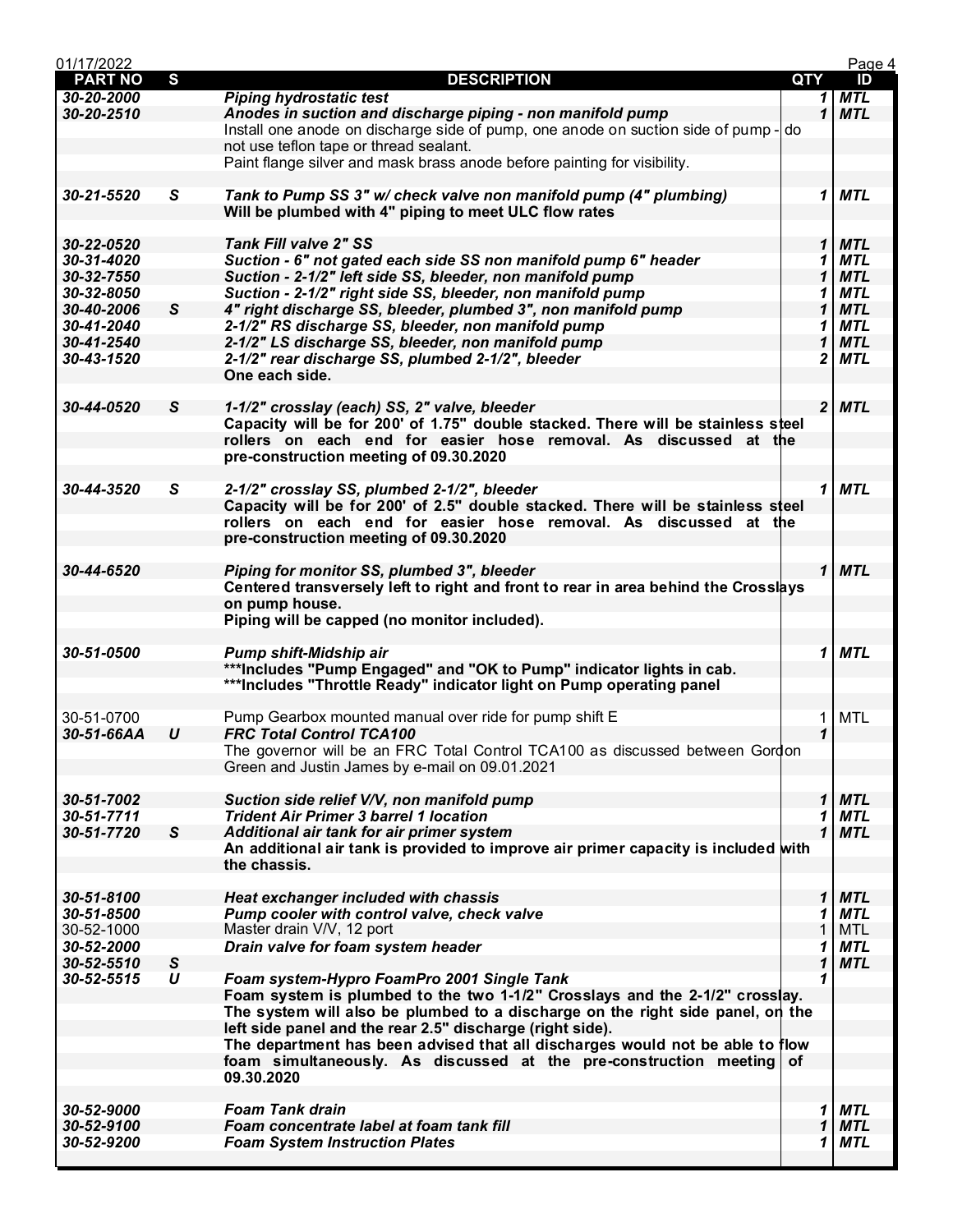| 01/17/2022     |                   |                                                                                          |            |                  | Page 5     |
|----------------|-------------------|------------------------------------------------------------------------------------------|------------|------------------|------------|
| <b>PART NO</b> | S                 | <b>DESCRIPTION</b>                                                                       | <b>QTY</b> |                  | ID         |
| 30-52-9400     |                   | <b>NFPA Foam System certification test</b>                                               |            | 1                | <b>MTL</b> |
|                |                   | <b>WATER AND FOAM TANKS</b>                                                              |            | 1                | <b>MTL</b> |
| 40-11-2100     |                   | Polypropylene water tank (Imperial gallons)                                              |            | 1                | <b>MTL</b> |
| 40-11-2200     |                   | Water tank capacity certification (tank manufacturer)                                    |            | 1                | <b>MTL</b> |
| 40-11-5000     | S                 | <b>Tank capacity 1000 Imperial Gallons</b>                                               |            | 1                | <b>MTL</b> |
|                |                   | The tank capacity will be 1000 Imperial Gallons as discussed at the pre-construction     |            |                  |            |
|                |                   | meeting of 09.30.2020                                                                    |            |                  |            |
|                |                   |                                                                                          |            |                  |            |
| 40-12-4500     |                   | Foam cell - 20 Imperial gallon                                                           |            | 1                | <b>MTL</b> |
| 40-21-1000     |                   | 4" tank to pump connection                                                               |            | 1                | <b>MTL</b> |
| 40-22-0500     |                   | 2" tank fill connection                                                                  |            | 1                | <b>MTL</b> |
| 40-23-0500     | $\mathsf{s}$      | 3/4" water level gauge connection                                                        |            | 1                | <b>MTL</b> |
| 40-23-1000     | S                 | 3/4" foam level gauge connection                                                         |            | 1                | <b>MTL</b> |
|                |                   | There will be a foam level gauge on the left side pump panel as discussed at the         |            |                  |            |
|                |                   |                                                                                          |            |                  |            |
|                |                   | pre-construction meeting of 09.30.2020.                                                  |            |                  |            |
|                |                   |                                                                                          |            |                  |            |
| 40-23-1050     |                   | 4" Fireman's Friend connection                                                           |            | 1                | <b>MTL</b> |
| 40-23-1060     |                   | 10" Newton dump connection                                                               |            | 1                | <b>MTL</b> |
| 40-30-0500     | $\mathsf{s}$      | Sump drain valve (3" gate valve) with linkage                                            |            | 1                | <b>MTL</b> |
|                |                   | The sump drain of the tank will have a 3" gate valve with linkage to the driver side rub |            |                  |            |
|                |                   | rail as discussed at the pre-construction meeting of 09.30.2020                          |            |                  |            |
|                |                   |                                                                                          |            |                  |            |
| 40-30-1000     |                   | Water Fill Box front left corner                                                         |            | 1                | MTL        |
| 40-31-3500     |                   | 10" rear Newton dump, stainless steel                                                    |            | $\mathbf 1$      | <b>MTL</b> |
| 40-31-3600     |                   | Newton dump - stainless steel 36" telechute                                              |            | 1                | <b>MTL</b> |
| 40-31-4610     |                   | Newton dump, side mount manual operation, SS                                             |            | 1                | <b>MTL</b> |
|                |                   | Lock open device is required                                                             |            |                  |            |
|                |                   |                                                                                          |            |                  |            |
| 40-31-9000     | S                 | 4" Storz rear fill, Fireman's Friend, bleeder                                            |            | 1                | MTL        |
|                |                   | Located right of dump in back compartment.                                               |            |                  |            |
|                |                   | Extend out close to door for easier hose hookup.                                         |            |                  |            |
|                |                   |                                                                                          |            |                  |            |
|                |                   | <b>ELECTRICAL</b>                                                                        |            | 1                | <b>MTL</b> |
|                |                   |                                                                                          |            |                  |            |
| 50-11-0300     |                   | <b>Base electrical system - multiplex E</b>                                              |            | 1                | <b>MTL</b> |
| 50-11-0600     |                   | <b>Warning Light Certification</b>                                                       |            | 1                | <b>MTL</b> |
| 50-11-0700     |                   | <b>Low Voltage Electrical system test</b>                                                |            | 1                | <b>MTL</b> |
| 50-11-0800     |                   | <b>Low Voltage Electrical System Documents</b>                                           |            | 1                | <b>MTL</b> |
|                |                   | As required by ULC and NFPA standards                                                    |            |                  |            |
|                |                   |                                                                                          |            |                  |            |
| 50-11-0900     | $\mathsf{s}$      | Rocker switch panel with master warning switch                                           |            |                  | $1$ MTL    |
|                |                   | *** Rocker switch assignments:                                                           |            |                  |            |
|                |                   | <b>MASTER</b>                                                                            |            |                  |            |
|                |                   | -LIGHT BAR RED                                                                           |            |                  |            |
|                |                   | <b>-LIGHT BAR CLEAR</b>                                                                  |            |                  |            |
|                |                   | -REAR BEACONS                                                                            |            |                  |            |
|                |                   | -FLASHING WARNING                                                                        |            |                  |            |
|                |                   | -LEFT SIDE SCENE                                                                         |            |                  |            |
|                |                   | -RIGHT SIDE SCENE                                                                        |            |                  |            |
|                |                   | -REAR SCENE                                                                              |            |                  |            |
|                |                   | -Q2B electric brake switch - added at pre-construction meeting of 09.30.2020             |            |                  |            |
|                |                   |                                                                                          |            |                  |            |
| 50-11-1492     | U                 | <b>Whelen Siren - 295SLSA1</b>                                                           |            | 1                |            |
| 50-11-1632     |                   | Whelen Speaker - SA315P - 100 watt - behind bumper LS                                    |            |                  |            |
|                | U<br>$\mathsf{s}$ |                                                                                          |            | 1<br>$\mathbf 1$ | <b>MTL</b> |
| 50-11-2010     |                   | Federal Q2B mechanical siren - through front bumper                                      |            |                  |            |
|                |                   | There will be a recessed Q2B mechanical siren supplied and installed in the right side   |            |                  |            |
|                |                   | of the bumper.                                                                           |            |                  |            |
|                |                   | *** Controlled by foot switch at both driver and officer positions, interlocked with the |            |                  |            |
|                |                   | Emergency Master switch and will have a master disconnect switch to be used if the       |            |                  |            |
|                |                   | siren remained stuck on. There will be an electric brake installed on the console        |            |                  |            |
|                |                   | 20-31-7500 with the rocker switches 50-11-0900                                           |            |                  |            |
|                |                   | As discussed at the pre-construction meeting of 09.30.2020                               |            |                  |            |
|                |                   |                                                                                          |            |                  |            |
| 50-11-2600     |                   | Siren to be accessible to driver and officer                                             |            | 1                | <b>MTL</b> |
| 50-11-6100     | $\mathsf{s}$      | Whelen emergency light package                                                           |            | 1                | <b>MTL</b> |
| 50-11-61AA     | U                 | Whelen JE0NFPA 62" Justice Super LED light bar NFPA                                      |            | 1                |            |
|                |                   | SOPT#8 - truck specific                                                                  |            |                  |            |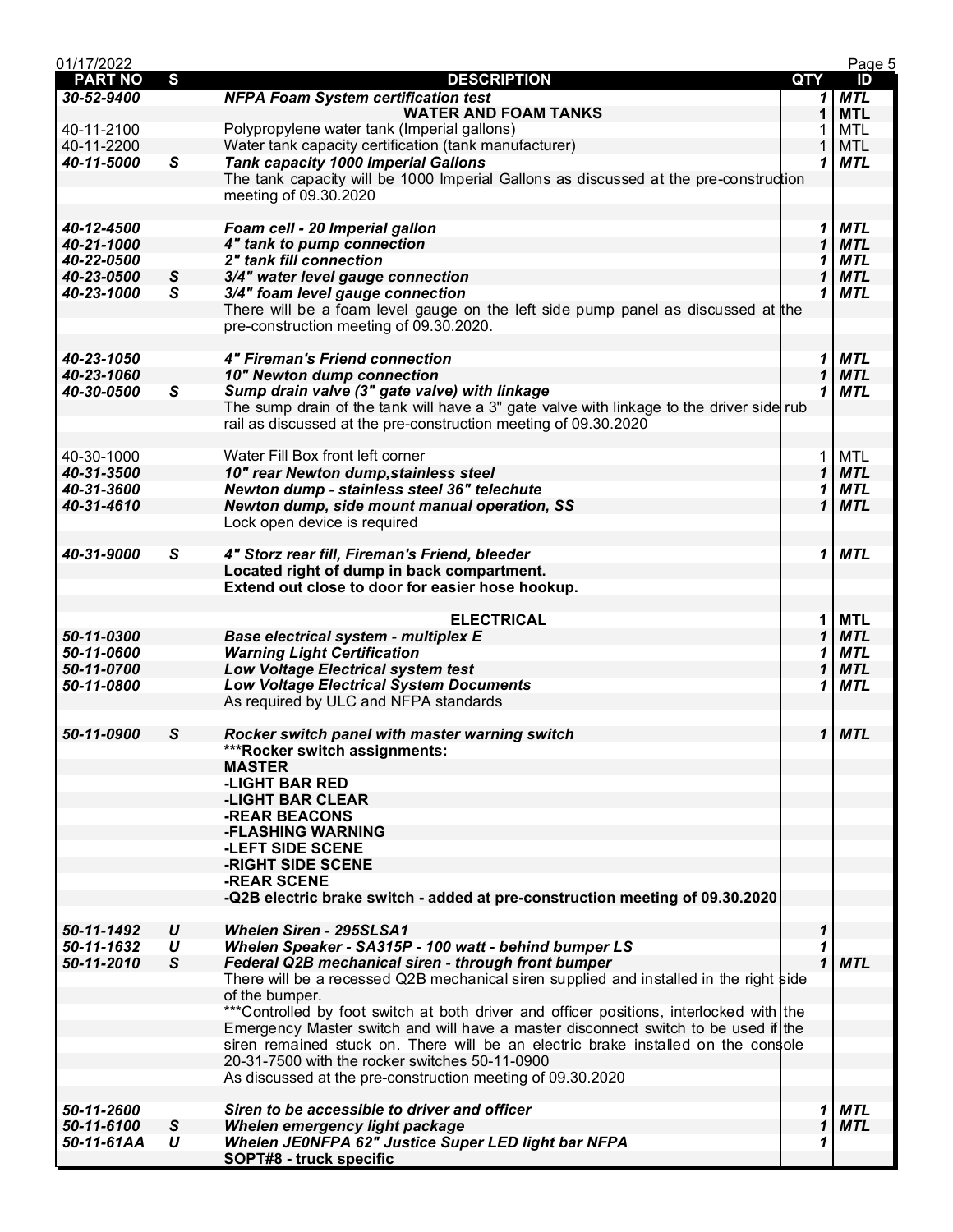| 01/17/2022               |                  |                                                                                                        |             | Page 6     |
|--------------------------|------------------|--------------------------------------------------------------------------------------------------------|-------------|------------|
| <b>PART NO</b>           | S                | <b>DESCRIPTION</b>                                                                                     | QTY         | ID         |
|                          |                  | <b>Four corner red Linear-LED</b>                                                                      |             |            |
|                          |                  | Six front CON3 (4 red, 2 white)                                                                        |             |            |
|                          |                  | The clear lights will be deactivated with the park brake and a switch in the                           |             |            |
|                          |                  | console                                                                                                |             |            |
|                          |                  | Department approved light bar layout at the pre-construction meeting of<br>09.30.2020                  |             |            |
|                          |                  |                                                                                                        |             |            |
| 50-11-8640               | U                | <b>Whelen L31HRFN Red/Amber LED Rear Beacons (pr)</b>                                                  | 1           |            |
|                          |                  | SOPT#9 - Truck specific                                                                                |             |            |
|                          |                  | Metalfab part number 1570618                                                                           |             |            |
|                          |                  | The left side beacon will be red and the right side will be amber as discussed at                      |             |            |
|                          |                  | the pre-construction meeting of 09.30.2020                                                             |             |            |
|                          |                  |                                                                                                        |             |            |
| 50-12-502A               | U                | Front LED flashers (pr)-Whelen red LED M6 w/clear lens in front grille                                 | 1           |            |
|                          |                  | M6RC (red with clear lens) - 1571136<br><b>M6FC (chrome flange) - 1531586</b>                          |             |            |
|                          |                  | SOPT #952d - truck specific                                                                            |             |            |
|                          |                  |                                                                                                        |             |            |
| 50-12-5265               | U                | Front side inter Its (pr) - Whelen red LED M4 w/clear lens                                             | 1           |            |
|                          |                  | M4RC (red with clear lens)                                                                             |             |            |
|                          |                  | M4FC (chrome flange)                                                                                   |             |            |
|                          |                  | SOPT #952d - truck specific                                                                            |             |            |
|                          |                  | The flasher will be a M4 model to fit the contour of the chassis hood better as                        |             |            |
|                          |                  | discussed at the pre-construction meeting of 09.30.2020.                                               |             |            |
|                          |                  |                                                                                                        |             |            |
| 50-12-531A               | U                | Body side inter Its (pr)-Whelen red LED M6 w/clear lens<br>M6RC (red with clear lens) - 1571136        | 1           |            |
|                          |                  | <b>M6FC (chrome flange) - 1531586</b>                                                                  |             |            |
|                          |                  | SOPT #953d - truck specific                                                                            |             |            |
|                          |                  |                                                                                                        |             |            |
| 50-12-8000               |                  | Additional body side intersection light not required                                                   | 1           | <b>MTL</b> |
|                          |                  | Distance between front and rear side intersection light does not exceed 25'                            |             |            |
|                          |                  |                                                                                                        |             |            |
| 50-12-86AA               | U                | Rear LED flashers (pr) Whelen red M9 w/clear lens - upper                                              | 1           |            |
|                          |                  | Located back of body in upper corners.<br>M9RC (red with clear lens) - 1571156                         |             |            |
|                          |                  | M9FC (chrome flange) - 1571124                                                                         |             |            |
|                          |                  | SOPT #951b - truck specific                                                                            |             |            |
|                          |                  |                                                                                                        |             |            |
| 50-21-5100               |                  | > Compartment lighting - LED tube lights in each compartment (rollup doors)                            | 1           | <b>MTL</b> |
|                          |                  | <b>ENG. NOTE:</b>                                                                                      |             |            |
|                          |                  | Rollup doors only                                                                                      |             |            |
|                          |                  |                                                                                                        |             |            |
| 50-21-5500               | S                | <b>Door Ajar warning light</b>                                                                         |             | $1$ MTL    |
|                          |                  | Located in overhead console above driver's seating position<br>Bilingual warning label in cab to read: |             |            |
|                          |                  | "Do Not Move Apparatus when Light is on"                                                               |             |            |
|                          |                  | The Zico Access Ladder (60-31-5000) will be wired to the indicator to show when                        |             |            |
|                          |                  | it's not stored.                                                                                       |             |            |
|                          |                  |                                                                                                        |             |            |
| 50-21-8001               |                  | Step lights for body steps - 4" LED                                                                    | $\mathbf 1$ | <b>MTL</b> |
|                          |                  | Switched with park brake.                                                                              |             |            |
| 50-21-8201               | S                |                                                                                                        | $\mathbf 1$ | <b>MTL</b> |
|                          |                  | Step lights for chassis steps - LED<br>Switched with park brake.                                       |             |            |
|                          |                  |                                                                                                        |             |            |
| 50-21-83AA               | U                | 12" LED lumabars for rear intermediate step                                                            | 1           |            |
|                          |                  | Switched with park brake.                                                                              |             |            |
|                          |                  | SOPT#307b - truck specific                                                                             |             |            |
|                          |                  |                                                                                                        |             |            |
| 50-21-8600               |                  | LED clearance Its and reflectors                                                                       | 1           | <b>MTL</b> |
| 50-21-8605               | $\boldsymbol{U}$ | Cast Products license plate holder w/LED light                                                         | 1           |            |
| 50-21-8800<br>50-22-0770 | $\boldsymbol{U}$ | LED intermediate turn signal/clearance/reflector length >30'<br>Whelen M6 LED tail light assembly (pr) | 1<br>1      | <b>MTL</b> |
|                          |                  | Four (4) light module with CAST4V type housing.                                                        |             |            |
|                          |                  | <b>SOPT #1093</b>                                                                                      |             |            |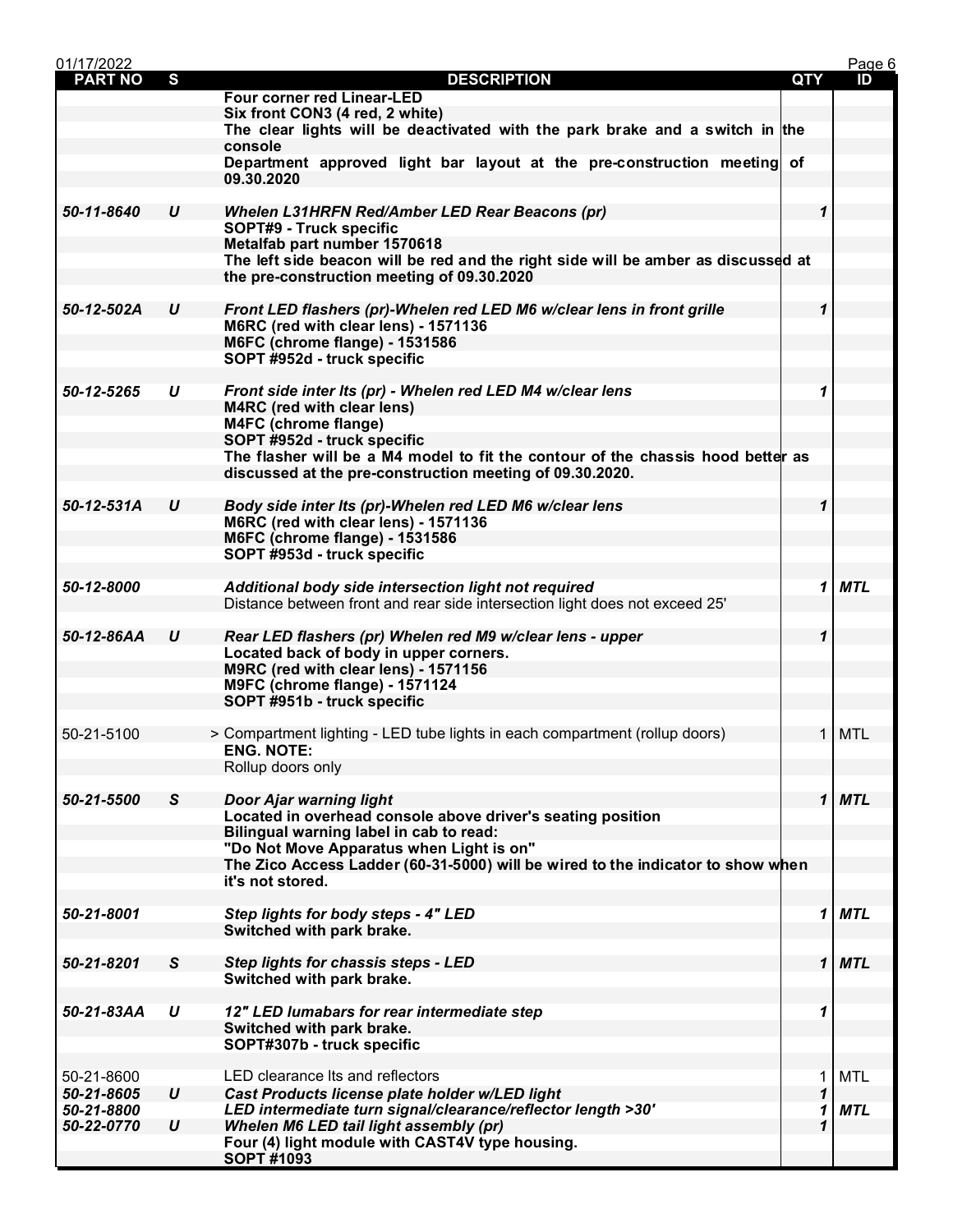| 01/17/2022               |                  |                                                                                                                                                                                     |            |              | Page 7     |
|--------------------------|------------------|-------------------------------------------------------------------------------------------------------------------------------------------------------------------------------------|------------|--------------|------------|
| <b>PART NO</b>           | S                | <b>DESCRIPTION</b>                                                                                                                                                                  | <b>QTY</b> |              | ID         |
|                          |                  | The flasher to have a clear lens to match the rest of the emergency lights as<br>discussed at the pre-construction meeting of 09.30.2020                                            |            |              |            |
| 50-31-6058               | $\boldsymbol{U}$ | Whelen LED scene light (pr) - M9LZC - Left side                                                                                                                                     |            | 1            |            |
|                          |                  | Located in front and rear upper corners of body.                                                                                                                                    |            |              |            |
|                          |                  | Switched in cab.                                                                                                                                                                    |            |              |            |
|                          |                  | These lights can be managed to shed.                                                                                                                                                |            |              |            |
| 50-31-6059               | U                | Whelen LED scene light (pr) - M9LZC - Right side                                                                                                                                    |            | 1            |            |
|                          |                  | Located in front and rear upper corners of body.<br>Switched in cab.                                                                                                                |            |              |            |
|                          |                  | These lights can be managed to shed.                                                                                                                                                |            |              |            |
|                          |                  |                                                                                                                                                                                     |            |              |            |
| 50-31-6060               | U                | Whelen LED scene light (pr) - M9LZC - Rear                                                                                                                                          |            |              |            |
|                          |                  | Located on rear of body in upper corners under the flashing red lights.<br>Switched in cab and interlocked with reverse of transmission.<br>These lights cannot be managed to shed. |            |              |            |
| 50-31-6560               |                  | Ground lighting (LED Lumabar) - 4 door chassis                                                                                                                                      |            | 1            | MTL        |
|                          |                  | Switched with park brake.                                                                                                                                                           |            |              |            |
| 50-31-6570               |                  |                                                                                                                                                                                     |            | $\mathbf 1$  | <b>MTL</b> |
|                          |                  | Ground lighting (LED Lumabar) - side mount body<br>Switched with park brake.                                                                                                        |            |              |            |
|                          |                  |                                                                                                                                                                                     |            |              |            |
| 50-31-65AA               | U                | Hose bed lighting - 20" LED lumabars on front partition<br>Switched with park brake.                                                                                                |            | 1            |            |
|                          |                  |                                                                                                                                                                                     |            |              |            |
| 50-99-16AA               | U                | <b>Lights for rear Zico Access Ladder</b>                                                                                                                                           |            | $\mathbf{1}$ |            |
|                          |                  | There will be lights on the rear of the body to illuminate the Zico Access Ladder<br>(60-31-5000) as per ULC requirement. These will be Lumabars and they will be                   |            |              |            |
|                          |                  | activated when the park brake is applied.                                                                                                                                           |            |              |            |
|                          |                  | <b>BODY</b>                                                                                                                                                                         |            | 1            | <b>MTL</b> |
| 60-10-1400               |                  | Single axle extruded aluminum body                                                                                                                                                  |            |              | <b>MTL</b> |
| 60-10-15AA<br>60-10-4100 | $\boldsymbol{U}$ | 1" drop on lower edge of compartment floor - sweep out type<br>No "beavertail" rear step supports                                                                                   |            | 1            | <b>MTL</b> |
| 60-10-4600               |                  | Painted fender surround E                                                                                                                                                           |            |              | <b>MTL</b> |
| 60-10-4750               | S                | Removable polished aluminum fender trim - single axle                                                                                                                               |            | $\mathbf{1}$ | <b>MTL</b> |
|                          |                  | Trim will be Cast Product like Meteghan M20-21023 and was approved by the fire<br>department at the pre-construction meeting of 09.30.2020                                          |            |              |            |
| 60-10-5400               |                  | > Diamondback pumphouse steps                                                                                                                                                       |            | 1            | <b>MTL</b> |
|                          |                  | <b>ENG. NOTE:</b>                                                                                                                                                                   |            |              |            |
|                          |                  | Maximum height of step is 24" from ground                                                                                                                                           |            |              |            |
| 60-10-5430               |                  | > Diamondback 19" rear step                                                                                                                                                         |            | 1            | <b>MTL</b> |
|                          |                  | <b>ENG. NOTE:</b>                                                                                                                                                                   |            |              |            |
|                          |                  | Maximum height of rear step is 24" from ground                                                                                                                                      |            |              |            |
| 60-10-6500               |                  | Bolt on extruded aluminum rub rail E                                                                                                                                                |            | 1            | <b>MTL</b> |
|                          |                  | There will be white reflective striping installed in the rub rail                                                                                                                   |            |              |            |
| 60-11-0300               |                  | > Front left side compartments full height E                                                                                                                                        |            | 1            | <b>MTL</b> |
|                          |                  | <b>ENG. NOTE:</b>                                                                                                                                                                   |            |              |            |
|                          |                  | Specify critical dimensions in shop note                                                                                                                                            |            |              |            |
| 60-11-0700               |                  | > Front right side compartments full height E                                                                                                                                       |            | 1            | <b>MTL</b> |
|                          |                  | <b>ENG. NOTE:</b>                                                                                                                                                                   |            |              |            |
|                          |                  | Specify critical dimensions in shop note                                                                                                                                            |            |              |            |
| 60-11-1000               |                  | > Rear left side compartments full height E                                                                                                                                         |            | 1            | <b>MTL</b> |
|                          |                  | <b>ENG. NOTE:</b>                                                                                                                                                                   |            |              |            |
|                          |                  | Specify critical dimensions in shop note                                                                                                                                            |            |              |            |
| 60-11-1400               |                  | > Rear right side compartments full height E                                                                                                                                        |            | 1            | <b>MTL</b> |
|                          |                  | <b>ENG. NOTE:</b>                                                                                                                                                                   |            |              |            |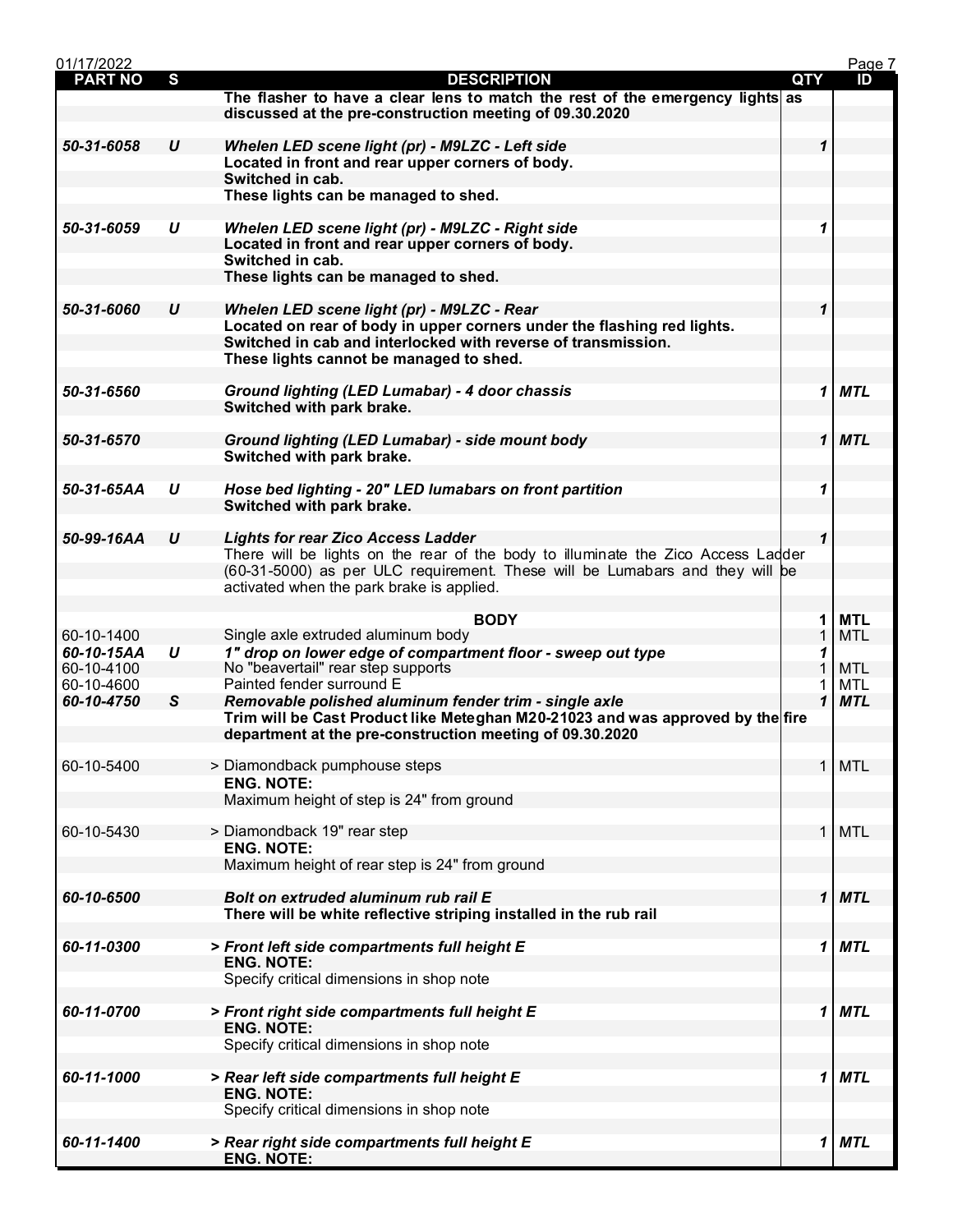| 01/17/2022     |                  |                                                                                      |            |   | Page 8     |
|----------------|------------------|--------------------------------------------------------------------------------------|------------|---|------------|
| <b>PART NO</b> | S                | <b>DESCRIPTION</b>                                                                   | <b>QTY</b> |   | ID         |
|                |                  | Specify critical dimensions in shop note                                             |            |   |            |
| 60-11-2000     |                  |                                                                                      |            | 2 | MTL        |
|                |                  | > High side compartment (over 18") each<br><b>ENG. NOTE:</b>                         |            |   |            |
|                |                  | Specify critical dimensions in shop note                                             |            |   |            |
|                |                  | Specify type of door                                                                 |            |   |            |
|                |                  | Specify flip up or drop down                                                         |            |   |            |
|                |                  | Specify which side of body                                                           |            |   |            |
|                |                  |                                                                                      |            |   |            |
| 60-11-3200     |                  | > Full Height Rear compartment                                                       |            | 1 | <b>MTL</b> |
|                |                  | <b>ENG. NOTE:</b>                                                                    |            |   |            |
|                |                  | Specify critical dimensions in shop note                                             |            |   |            |
|                |                  |                                                                                      |            |   |            |
| 60-11-5500     |                  | Rollup door - standard height                                                        |            |   | 2 MTL      |
|                |                  | Natural aluminum finish                                                              |            |   |            |
|                |                  | Includes magnetic door switch, LED tube lights, rubber bumpers to prevent pinch      |            |   |            |
|                |                  | point                                                                                |            |   |            |
|                |                  |                                                                                      |            | 5 | <b>MTL</b> |
| 60-11-5520     |                  | Rollup door - full height<br>Natural aluminum finish                                 |            |   |            |
|                |                  | Includes magnetic door switch, LED tube lights, rubber bumpers to prevent pinch      |            |   |            |
|                |                  | point                                                                                |            |   |            |
|                |                  |                                                                                      |            |   |            |
| 60-11-5655     | U                | Amdor pull straps - Flex HD - High side compartments L2, R2                          |            | 1 |            |
| 60-11-5660     | $\boldsymbol{U}$ | Amdor pull straps - Flex HD - L1, L3, R1, R3, B1 compartments                        |            | 1 |            |
| 60-31-4100     |                  | Extruded aluminum handrails                                                          |            |   | <b>MTL</b> |
|                |                  | Minimum 2" clearance from handrail to any surface                                    |            |   |            |
|                |                  |                                                                                      |            |   |            |
| 60-31-5000     | S                | Zico access Ladder at rear of unit                                                   |            | 1 | <b>MTL</b> |
|                |                  | Minimum 7" clearance between rung and any obstruction                                |            |   |            |
|                |                  | There will be a Zico Access ladder on the rear left side of the body as requested by |            |   |            |
|                |                  | Justin James by e-mail on 03.18.2021                                                 |            |   |            |
|                |                  |                                                                                      |            |   |            |
| 60-31-5600     |                  | Steps and grab handles at front of body next to pump panel                           |            | 1 | <b>MTL</b> |
|                |                  | Maximum height between steps is 18"                                                  |            |   |            |
| 60-31-5800     | S                | Intermediate step over back compartment                                              |            | 1 | <b>MTL</b> |
|                |                  | Yellow reflective delienation stripe is required to meet NFPA                        |            |   |            |
|                |                  |                                                                                      |            |   |            |
| 60-31-6500     | S                | <b>Compartment matting - Plastic Interlocking Tile</b>                               |            | 1 | <b>MTL</b> |
| 60-31-7901     | $\boldsymbol{u}$ | Horizontal unistrut tracking for right side high side compartment                    |            | 1 |            |
|                |                  | Two (2) horizontal unistruts mounted on back wall of right side rear compartment for |            |   |            |
|                |                  | SCBA brackets (80-18-0500). As discussed at the pre-construction meeting of          |            |   |            |
|                |                  | 09.30.2020                                                                           |            |   |            |
|                |                  |                                                                                      |            |   |            |
| 60-31-79AA     | U                | Vertical unistrut tracking for all compartments                                      |            | 7 |            |
|                |                  | Four (4) vertical unistruts in each compartment - 2 on front side wall, 2 on rear    |            |   |            |
|                |                  | side wall                                                                            |            |   |            |
|                |                  | Use standard spacing and lengths like what is done for adjustable shelves (ref       |            |   |            |
|                |                  | 60-31-9600)                                                                          |            |   |            |
| 60-31-9600     | S                |                                                                                      |            | 6 | <b>MTL</b> |
|                |                  | > Adjustable shelf (ea)<br><b>ENG. NOTE:</b>                                         |            |   |            |
|                |                  | Specify location                                                                     |            |   |            |
|                |                  |                                                                                      |            |   |            |
|                |                  | Reflective stripe is applied on the exposed edge for visibility when the compartment |            |   |            |
|                |                  | door is open                                                                         |            |   |            |
|                |                  | Location:                                                                            |            |   |            |
|                |                  | Shelf #1 - L1 compartment - full depth                                               |            |   |            |
|                |                  | Shelf #2 - L1 compartment - full depth                                               |            |   |            |
|                |                  | Shelf #3 - L1 compartment - full depth                                               |            |   |            |
|                |                  | Shelf #4 - R1 compartment - full depth                                               |            |   |            |
|                |                  | Shelf #5 - R1 compartment - shallow                                                  |            |   |            |
|                |                  | Shelf #6 - R3 compartment - shallow                                                  |            |   |            |
|                |                  | As discussed at the pre-construction meeting of 09.30.2020                           |            |   |            |
|                |                  |                                                                                      |            |   |            |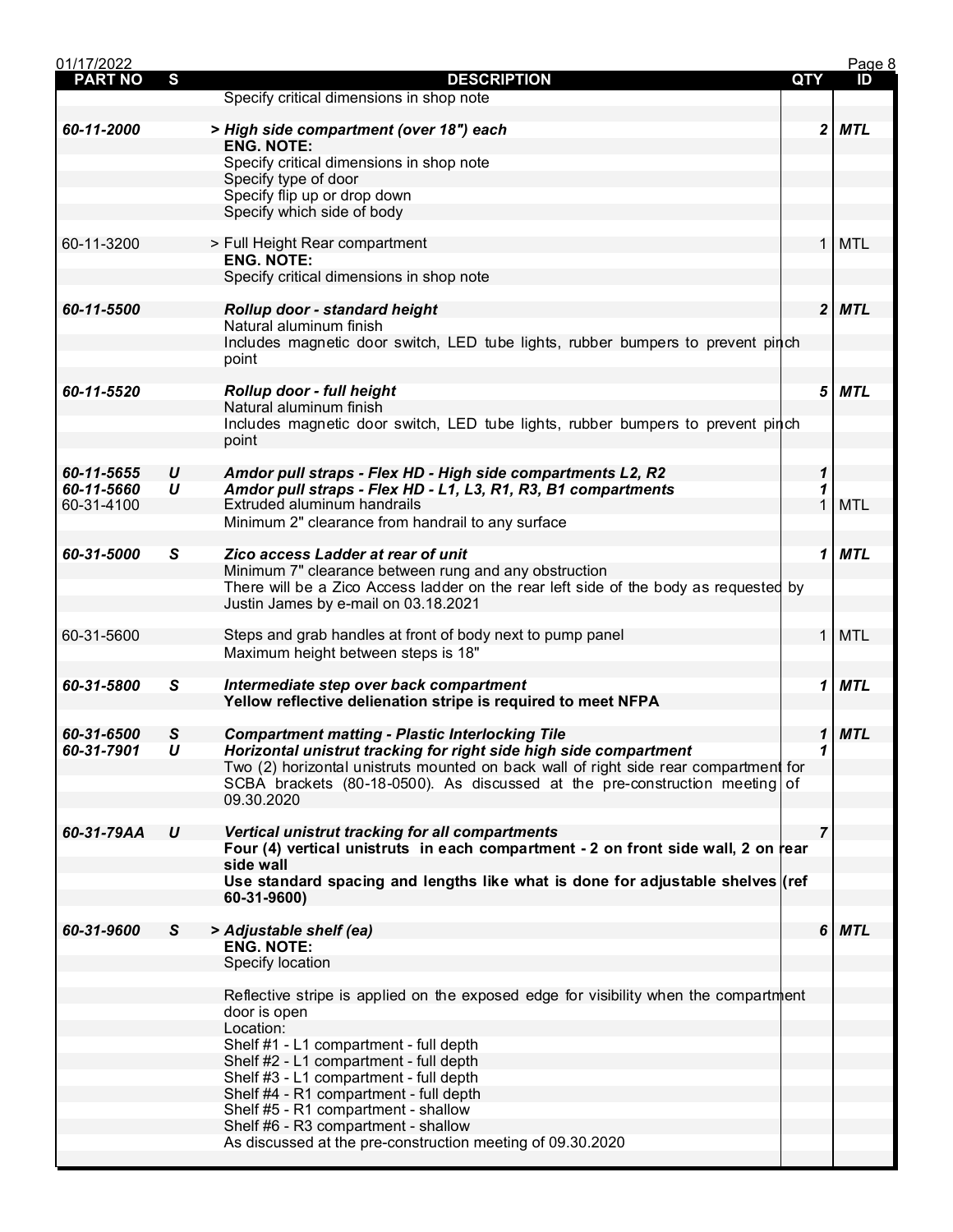| 01/17/2022     |              |                                                                                               |            |              | Page 9     |
|----------------|--------------|-----------------------------------------------------------------------------------------------|------------|--------------|------------|
| <b>PART NO</b> | S            | <b>DESCRIPTION</b>                                                                            | <b>QTY</b> |              | ID         |
| 60-32-3550     |              | Two adjustable hose divider (each)                                                            |            |              | $1$ MTL    |
|                |              | Hand hold required in end                                                                     |            |              |            |
|                |              |                                                                                               |            |              |            |
| 60-32-7500     |              | Hose bed - aluminum                                                                           |            |              | $1$ MTL    |
|                |              |                                                                                               |            |              |            |
|                |              | There will be a front partition to protect the water fill tower and foam fill tower           |            |              |            |
|                |              |                                                                                               |            |              |            |
| 60-33-0100     |              | <b>Paint exterior - Imron Elite and clearcoat E</b>                                           |            | 1            | MTL        |
|                |              | *** Paint code and colour red to match cab                                                    |            |              |            |
|                |              |                                                                                               |            |              |            |
| 60-33-0200     |              | Undercoat vehicle with KROWN rust protection                                                  |            | 1            | <b>MTL</b> |
| 60-33-0600     | $\mathsf{s}$ | Chassis wheels not painted - polished aluminum wheels                                         |            | 1            | <b>MTL</b> |
| 60-33-1000     |              | Paint pump and plumbing job colour                                                            |            | 1            | <b>MTL</b> |
|                |              | Buffed finish compartment interior                                                            |            |              |            |
| 60-33-1500     |              |                                                                                               |            | 1            | MTL        |
| 60-33-2200     | $\mathsf{s}$ | Lettering - 80 letters up to 3" tall - 3 colour                                               |            | $\mathbf 1$  | <b>MTL</b> |
|                |              | *** Vinyl letters, Fire Department to provide details on location and text.                   |            |              |            |
|                |              | To match customer's current truck - see pictures at F:/Data/Jacques/Current                   |            |              |            |
|                |              | Project/Salmon River/Pictures. To include:                                                    |            |              |            |
|                |              | Door decal on front chassis door - "Salmon River Fire Dept"                                   |            |              |            |
|                |              | Door decal on rear chassis door - "Unit #2"                                                   |            |              |            |
|                |              | "1250-21" between hood and chassis door                                                       |            |              |            |
|                |              |                                                                                               |            |              |            |
|                |              | "Emergency 911" on rear side compartments                                                     |            |              |            |
|                |              | "Salmon River" on windshield                                                                  |            |              |            |
|                |              | <b>Back compartment door:</b>                                                                 |            |              |            |
|                |              | "Salmon River Fire Dept"                                                                      |            |              |            |
|                |              | "Keep back 150M"                                                                              |            |              |            |
|                |              | "Unit #2"                                                                                     |            |              |            |
|                |              | As approved by Justin James by e-mail on 09.07.2021                                           |            |              |            |
|                |              |                                                                                               |            |              |            |
| 60-33-3200     | S            | Reflective stripe - 1" gold - 4" white -1" gold                                               |            | 1            | <b>MTL</b> |
|                |              |                                                                                               |            |              |            |
|                |              | 50% of perimeter each side and 25% of perimeter front                                         |            |              |            |
|                |              | The reflective stripe will be 1" gold, 4" white, 1" gold to match the existing unit. Pictures |            |              |            |
|                |              | are saved at F:/Data/Jacques/Current Project/Salmon River/Pictures                            |            |              |            |
|                |              | As discussed at the pre-construction meeting of 09.30.2020                                    |            |              |            |
|                |              |                                                                                               |            |              |            |
| 60-33-3310     | S            | Reflective stripe - red and fluorescent yellow-green chevron at rear                          |            | 1            | <b>MTL</b> |
|                |              | Minimum 50% of rear vertical surface.                                                         |            |              |            |
|                |              | <b>Printed 3M Scotchlite material</b>                                                         |            |              |            |
|                |              | Department to approve sample: Justin James approved the standard Chevron                      |            |              |            |
|                |              |                                                                                               |            |              |            |
|                |              | material by e-mail on 09.07.2021                                                              |            |              |            |
|                |              |                                                                                               |            |              |            |
| 60-33-3500     | S            | Tarp over hose bed - Red                                                                      |            |              | $1$ MTL    |
|                |              | A hosebed cover will be provided and secured to top body flanges by quarter                   |            |              |            |
|                |              | turn snaps at front of hosebed and Velcro on each side edge of the cover. A                   |            |              |            |
|                |              | weighted flap will be furnished at the front of the cover, and Velcro straps will be          |            |              |            |
|                |              | provided on the rear of the cover to tie around the rear handrail. Color to be red.           |            |              |            |
|                |              |                                                                                               |            |              |            |
| 60-33-3600     |              | Reflective stripe - inside entry doors                                                        |            | 1            | <b>MTL</b> |
|                |              |                                                                                               |            |              |            |
|                |              | 96 square inches minimum of white reflective inside each cab entry door                       |            |              |            |
|                |              |                                                                                               |            |              |            |
| 60-33-4600     | S            | Aluminum cover over crosslays - with end tarps (red)                                          |            | $\mathbf{1}$ | <b>MTL</b> |
|                |              | Color of end tarp to be red to match hose bed tarp (60-33-3500) as discussed at               |            |              |            |
|                |              | the pre-construction meeting of 09.30.2020                                                    |            |              |            |
|                |              |                                                                                               |            |              |            |
| 60-40-4500     | S            | 6" Hose tray - side mount (ea) - one each side over compartments                              |            |              | 2 MTL      |
|                |              | Stainless steel scuff plate each end.                                                         |            |              |            |
|                |              | To store Customers 6" suction hoses                                                           |            |              |            |
|                |              |                                                                                               |            |              |            |
|                |              | Customer to provide dimensions of their hoses.                                                |            |              |            |
|                |              | Overall length - outside of coupling to outside of coupling - 124"                            |            |              |            |
|                |              | Dimension across end of long handled coupling end - 10"                                       |            |              |            |
|                |              | As advised by DC Justin James by e-mail on 11.03.2020                                         |            |              |            |
|                |              |                                                                                               |            |              |            |
| 60-40-9000     | S            | > Tube mount for ladders, with rear door                                                      |            | 1            | <b>MTL</b> |
|                |              | <b>ENG. NOTE:</b>                                                                             |            |              |            |
|                |              | Specify location, ladders to be installed in this tube, complete dimensions of ladders if     |            |              |            |
|                |              |                                                                                               |            |              |            |
|                |              | user supplied                                                                                 |            |              |            |
|                |              |                                                                                               |            |              |            |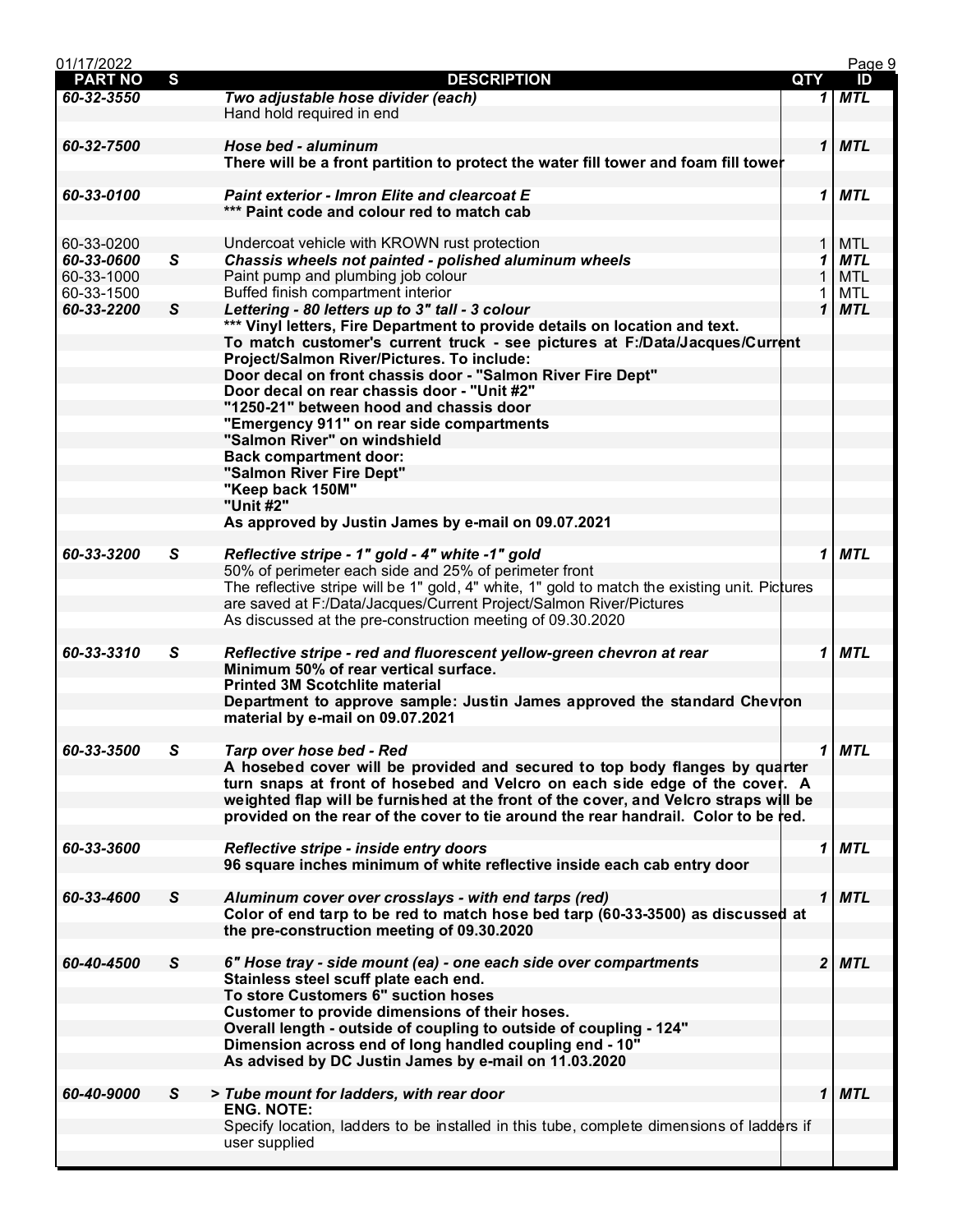| 01/17/2022     |                  |                                                                                                                                                                           |            |                  | Page 10                  |
|----------------|------------------|---------------------------------------------------------------------------------------------------------------------------------------------------------------------------|------------|------------------|--------------------------|
| <b>PART NO</b> | S                | <b>DESCRIPTION</b>                                                                                                                                                        | <b>QTY</b> |                  | ID                       |
|                |                  | Door ajar switch required                                                                                                                                                 |            |                  |                          |
|                |                  | Tube to house the following components<br>80-14-0500 - 24' two section ladder                                                                                             |            |                  |                          |
|                |                  | 80-14-5500 - 14' roof ladder                                                                                                                                              |            |                  |                          |
|                |                  | 80-14-8500 - 10' folding attic ladder                                                                                                                                     |            |                  |                          |
|                |                  | 80-13-2500 - 10' pike pole                                                                                                                                                |            |                  |                          |
|                |                  | 80-13-2510 - 6' pike pole                                                                                                                                                 |            |                  |                          |
|                |                  |                                                                                                                                                                           |            |                  |                          |
| 60-41-1000     | S.               | Pike Pole tube in ladder tube                                                                                                                                             |            | $\mathbf{2}$     | <b>MTL</b>               |
|                |                  | Refer to 60-40-9000                                                                                                                                                       |            |                  |                          |
|                |                  |                                                                                                                                                                           |            |                  |                          |
| 60-41-1500     | $\mathsf{s}$     | Attic ladder tube in ladder tube<br>Refer to 60-40-9000                                                                                                                   |            | $\mathbf{1}$     | <b>MTL</b>               |
|                |                  |                                                                                                                                                                           |            |                  |                          |
| 60-91-0500     | S                | > Compartment SCBA Storage rack - in compartment over LS wheels, 8                                                                                                        |            | 1                | <b>MTL</b>               |
|                |                  | <b>SCBA cylinders</b>                                                                                                                                                     |            |                  |                          |
|                |                  | ENG. NÔTE:                                                                                                                                                                |            |                  |                          |
|                |                  | Specify location and number of cylinders to be stored                                                                                                                     |            |                  |                          |
|                |                  |                                                                                                                                                                           |            |                  |                          |
|                |                  | Includes retaining loop.                                                                                                                                                  |            |                  |                          |
|                |                  | <b>Customer to specify;</b><br>Make and model of cylinder to be stored - MSA G1 4500 PSI                                                                                  |            |                  |                          |
|                |                  | <b>Overall length of cylinder - 24"</b>                                                                                                                                   |            |                  |                          |
|                |                  | Diameter of cylinder - 6"                                                                                                                                                 |            |                  |                          |
|                |                  | Photo of cylinder valve/cap (to ensure retaining loop size will fit) saved in                                                                                             |            |                  |                          |
|                |                  | F:/Data/Jacques/Current Projects/Salmon River/Pictures/ SCBA 1,2,3                                                                                                        |            |                  |                          |
|                |                  | As advised by DC Justin James by e-mail on 11.03.2020                                                                                                                     |            |                  |                          |
|                |                  |                                                                                                                                                                           |            |                  |                          |
| 70-11-0000     |                  | <b>INSTRUMENTATION</b>                                                                                                                                                    |            | 1<br>1           | <b>MTL</b><br><b>MTL</b> |
| 70-11-0500     |                  | <b>Warning Label on Pump Operator's Panel</b><br>Side mount instrument panel                                                                                              |            |                  | <b>MTL</b>               |
|                |                  | No gauge or visual display can be higher than 84" above the operator's standing                                                                                           |            |                  |                          |
|                |                  | position                                                                                                                                                                  |            |                  |                          |
|                |                  | Midpoint of any control cannot be higher than 72" above the operator's standing                                                                                           |            |                  |                          |
|                |                  | position                                                                                                                                                                  |            |                  |                          |
|                |                  |                                                                                                                                                                           |            |                  |                          |
| 70-11-1500     |                  | Stainless steel instrument panels                                                                                                                                         |            | 1                | <b>MTL</b>               |
|                |                  | No gauge or visual display can be higher than 84" above the operator's standing<br>position                                                                               |            |                  |                          |
|                |                  | Midpoint of any control cannot be higher than 72" above the operator's standing                                                                                           |            |                  |                          |
|                |                  | position                                                                                                                                                                  |            |                  |                          |
|                |                  |                                                                                                                                                                           |            |                  |                          |
| 70-11-3200     |                  | Colour coded tags                                                                                                                                                         |            | 1                | MTL                      |
| 70-11-4000     | $\mathsf{s}$     | Stainless steel side panel hood right side                                                                                                                                |            | 1                | <b>MTL</b>               |
|                |                  | There will be a stainless steel hood mounted on the right side pump panel to protect<br>the pump panel lights. As discussed at the pre-construction meeting of 09.30.2020 |            |                  |                          |
|                |                  |                                                                                                                                                                           |            |                  |                          |
| 70-11-4100     | $\mathsf{s}$     | Stainless steel side panel hood left side                                                                                                                                 |            | $\mathbf{1}$     | <b>MTL</b>               |
|                |                  | There will be a stainless steel hood mounted on the left side pump panel to protect the                                                                                   |            |                  |                          |
|                |                  | pump panel lights. As discussed at the pre-construction meeting of 09.30.2020                                                                                             |            |                  |                          |
|                |                  |                                                                                                                                                                           |            |                  |                          |
| 70-11-5000     |                  | Standard cover over rear top of pump house - no storage                                                                                                                   |            | 1                | <b>MTL</b>               |
| 70-11-5500     |                  | Right side tread plate pump access door<br>No opening dimension less than 18"                                                                                             |            |                  | MTL                      |
|                |                  |                                                                                                                                                                           |            |                  |                          |
| 70-11-7500     |                  | Heat pan-aluminum                                                                                                                                                         |            | 1                | <b>MTL</b>               |
| 70-11-8000     | S                | <b>Heater in pump compartment</b>                                                                                                                                         |            | 1                | <b>MTL</b>               |
|                |                  | Switch will be located on left side pump panel                                                                                                                            |            |                  |                          |
|                |                  |                                                                                                                                                                           |            |                  |                          |
| 70-20-2131     | $\boldsymbol{U}$ | 2-1/2" pressure gauge - dual face 0-400                                                                                                                                   |            | $\boldsymbol{9}$ |                          |
|                |                  | There will be nine (9) 2-1/2" pressure gauges supplied and installed. To be within $\beta$ " of                                                                           |            |                  |                          |
|                |                  | each other - edge to edge.                                                                                                                                                |            |                  |                          |
| 70-20-2500     |                  | <b>Primer control</b>                                                                                                                                                     |            | 1                | <b>MTL</b>               |
| 70-20-31AA     | U                | <b>FRC Total Control TCA100</b>                                                                                                                                           |            | 1                |                          |
|                |                  | The governor will be an FRC Total Control TCA100 as discussed between Gordon                                                                                              |            |                  |                          |